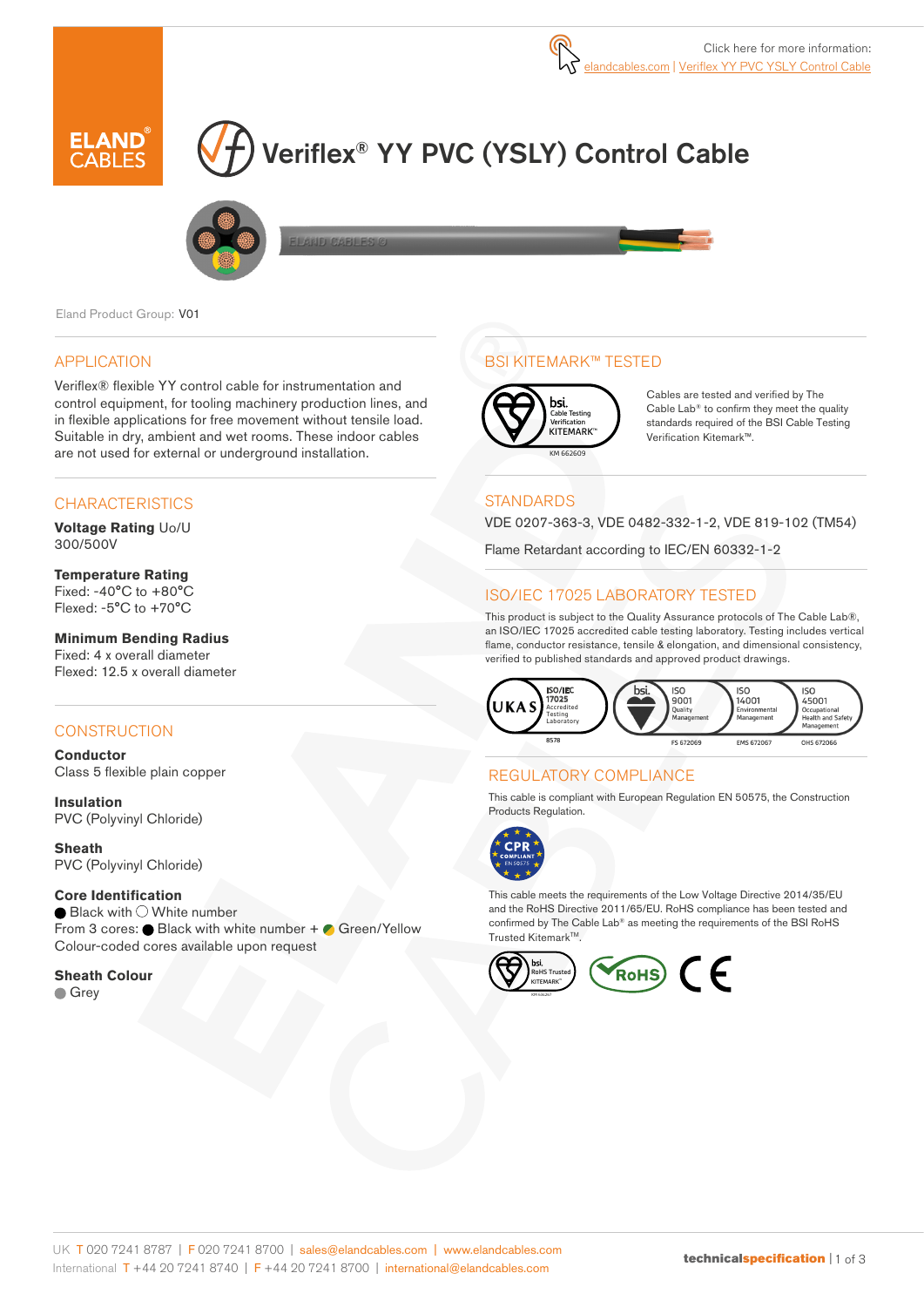## DIMENSIONS

| ELAND PART NO. | NO. OF CORES   | NOMINAL CROSS<br>SECTIONAL AREA<br>mm <sup>2</sup> | NOMINAL THICKNESS<br>OF INSULATION<br>mm | NOMINAL THICKNESS<br>OF OUTER SHEATH<br>mm | NOMINAL OVERALL<br><b>DIAMETER</b><br>mm | <b>NOMINAL</b><br>WEIGHT<br>kg/km |
|----------------|----------------|----------------------------------------------------|------------------------------------------|--------------------------------------------|------------------------------------------|-----------------------------------|
| V0102001GR000  | $\overline{2}$ | 0.5                                                | 0.40                                     | 0.7                                        | 4.8                                      | 36                                |
| V0102011GR000  | $\mathbf{2}$   | 0.75                                               | 0.40                                     | 0.7                                        | 5.2                                      | 46                                |
| V0102021GR000  | $\overline{2}$ | $\mathbf{1}$                                       | 0.40                                     | 0.7                                        | 5.6                                      | 56                                |
| V0102031GR000  | $\mathbf{2}$   | 1.5                                                | 0.40                                     | 0.8                                        | 6.4                                      | 73                                |
| V0102041GR000  | $\overline{2}$ | 2.5                                                | 0.50                                     | 0.9                                        | 7.6                                      | 113                               |
| V0103001GR000  | 3              | 0.5                                                | 0.40                                     | 0.7                                        | 5.1                                      | 44                                |
| V0103011GR000  | 3              | 0.75                                               | 0.40                                     | 0.7                                        | $5.5\,$                                  | 55                                |
| V0103021GR000  | 3              | $\mathbf{1}$                                       | 0.40                                     | 0.8                                        | 6.1                                      | 69                                |
| V0103031GR000  | 3              | 1.5                                                | 0.40                                     | 0.8                                        | 6.8                                      | 91                                |
| V0103041GR000  | 3              | 2.5                                                | 0.50                                     | 0.9                                        | 8.3                                      | 140                               |
| V0103051GR000  | 3              | $\overline{4}$                                     | 0.60                                     | $\mathbf{1}$                               | 10                                       | 210                               |
| V0103061GR000  | 3              | 6                                                  | 0.65                                     | 1.10                                       | 11.5                                     | 293                               |
| V0103071GR000  | 3              | 10                                                 | 0.75                                     | 1.40                                       | 14.9                                     | 500                               |
| V0103081GR000  | 3              | 16                                                 | 0.75                                     | 1.50                                       | 16.8                                     | 704                               |
| V0103091GR000  | 3              | 25                                                 | 0.90                                     | 1.80                                       | 21.1                                     | 1080                              |
| V0104001GR000  | $\overline{4}$ | 0.5                                                | 0.40                                     | 0.7                                        | 5.5                                      | 54                                |
| V0104011GR000  | $\overline{4}$ | 0.75                                               | 0.40                                     | 0.8                                        | 6.2                                      | 70                                |
| V0104021GR000  | 4              | $\mathbf{1}$                                       | 0.40                                     | 0.8                                        | 6.7                                      | 85                                |
| V0104031GR000  | $\overline{4}$ | 1.5                                                | 0.40                                     | 0.9                                        | 7.6                                      | 116                               |
| V0104041GR000  | 4              | 2.5                                                | 0.50                                     | $\mathbf{1}$                               | 9.3                                      | 179                               |
| V0104051GR000  | $\overline{4}$ | $\overline{4}$                                     | 0.60                                     | 1.10                                       | 11.2                                     | 269                               |
| V0104061GR000  | $\sqrt{4}$     | 6                                                  | 0.65                                     | 1.20                                       | 12.8                                     | 374                               |
| V0104071GR000  | $\overline{4}$ | 10                                                 | 0.75                                     | 1.50                                       | 16.6                                     | 608                               |
| V0104081GR000  | $\overline{4}$ | 16                                                 | 0.75                                     | 1.60                                       | 18.7                                     | 844                               |
| V0104091GR000  | $\overline{4}$ | 25                                                 | 0.90                                     | $\mathbf{2}$                               | 23.6                                     | 1327                              |
| V0104101GR000  | $\overline{4}$ | 35                                                 | 0.95                                     | 2.20                                       | 27.2                                     | 1790                              |
| V0105001GR000  | 5              | 0.5                                                | 0.40                                     | 0.8                                        | 6.2                                      | 64                                |
| V0105011GR000  | 5              | 0.75                                               | 0.40                                     | 0.8                                        | 6.7                                      | 83                                |
| V0105021GR000  | 5              | $\mathbf{1}$                                       | 0.40                                     | 0.9                                        | 7.5                                      | 104                               |
| V0105031GR000  | 5              | 1.5                                                | 0.40                                     | 0.9                                        | 8.3                                      | 136                               |
| V0105041GR000  | 5              | 2.5                                                | 0.50                                     | 1.10                                       | 10.3                                     | 213                               |
| V0105051GR000  | 5              | $\overline{4}$                                     | 0.60                                     | 1.20                                       | 12.4                                     | 321                               |
| V0105061GR000  | 5              | 6                                                  | 0.65                                     | 1.30                                       | 14.3                                     | 447                               |
| V0105071GR000  | 5              | $10$                                               | 0.75                                     | 1.60                                       | 18.4                                     | 760                               |
| V0105081GR000  | 5              | 16                                                 | 0.75                                     | 1.80                                       | 20.9                                     | 1064                              |
| V0105091GR000  | 5              | 25                                                 | 0.90                                     | 2.20                                       | 26.4                                     | 1673                              |
| V0105101GR000  | 5              | 35                                                 | 0.95                                     | 2.40                                       | 30.3                                     | 2252                              |
| V0107001GR000  | 7              | 0.5                                                | 0.40                                     | 0.8                                        | 6.7                                      | 81                                |
| V0107011GR000  | $7\phantom{.}$ | 0.75                                               | 0.40                                     | 0.9                                        | 7.5                                      | 108                               |
| V0107021GR000  | $\,7$          | $\overline{1}$                                     | 0.40                                     | 0.9                                        | 8.1                                      | 130                               |
| V0107031GR000  | $\,7$          | 1.5                                                | 0.40                                     | $\overline{1}$                             | $9.2\,$                                  | 177                               |
| V0107041GR000  | $7\phantom{.}$ | $2.5\,$                                            | 0.50                                     | 1.10                                       | 11.2                                     | 277                               |
| V0107051GR000  | $7\phantom{.}$ | $\overline{4}$                                     | 0.60                                     | 1.30                                       | 13.7                                     | 423                               |
| V0107061GR000  | $\,7$          | 6                                                  | 0.65                                     | 1.40                                       | 15.7                                     | 593                               |
| V0108011GR000  | $\,8\,$        | 0.75                                               | 0.40                                     | 0.9                                        | 8.1                                      | 120                               |
| V0108021GR000  | 8              | $\mathbf{1}$                                       | 0.40                                     | $\mathbf{1}$                               | $\mathcal{G}% _{0}$                      | 150                               |
| V0108031GR000  | 8              | 1.5                                                | 0.40                                     | $\mathbf{1}$                               | 10                                       | 200                               |